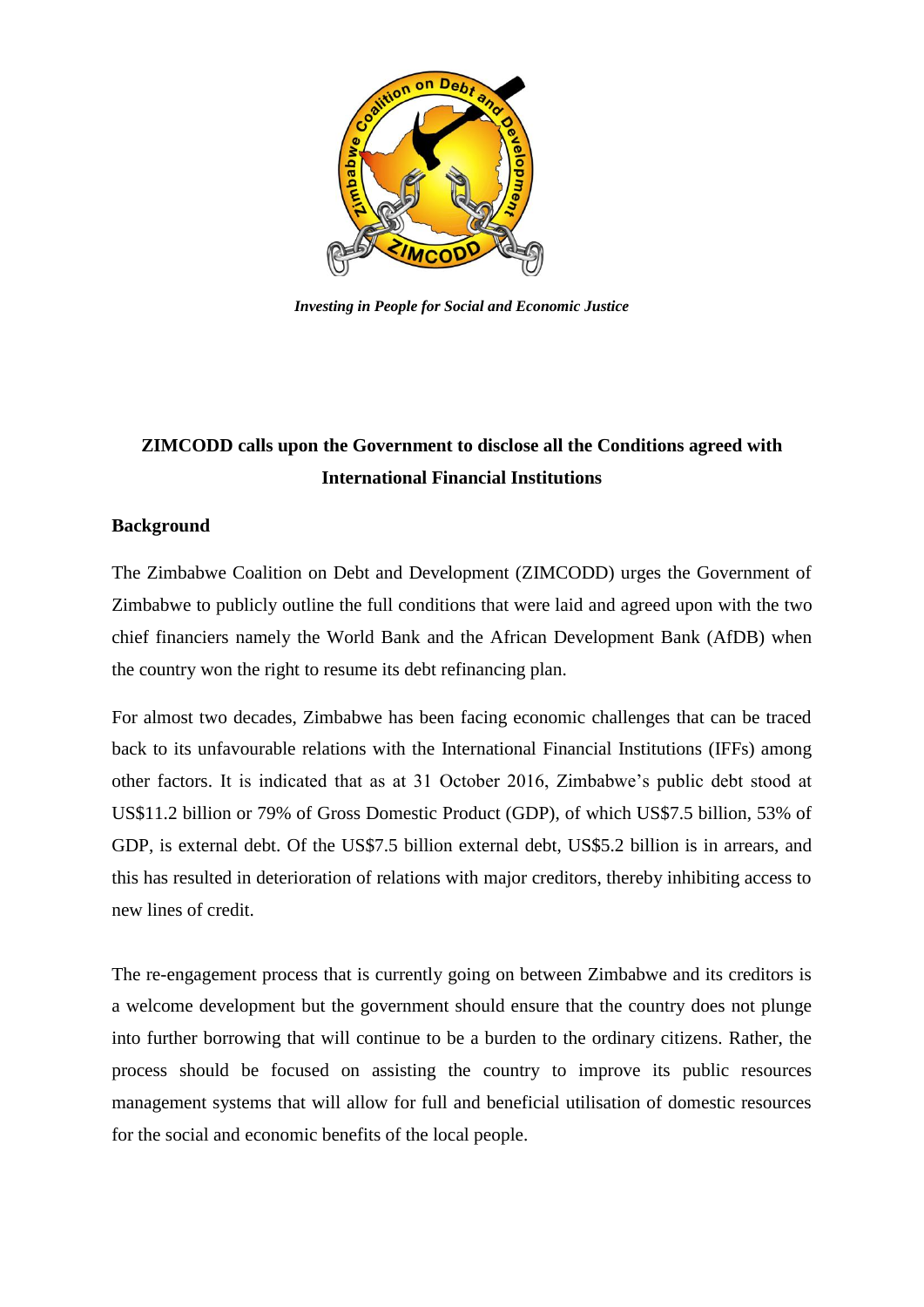On 28 April 2017, Finance Minister Patrick Chinamasa was quoted in a local daily publication saying that he was pleased , the country had "met all the conditions" required for it to begin repayment of the public debt to the two creditors but failed to disclose the full conditions agreed upon.

This latest development will see the country beginning to clear about US\$1.7billion owed to the two lending institutions thus beginning to resume borrowing from the two financial institutions. In 2016, Zimbabwe managed to settle arrears equivalent to about \$107.9 million with the International Monetary Fund (IMF). The settling of overdue obligations to the Fund did not automatically provide Zimbabwe with access to IMF financing as the country was supposed to first clear arrears to other IFFs including the AfDB, the WB, and the European Investment Bank (EIB). The country was also expected to embark on further fiscal structural adjustment reforms.

Chapter 17;Section 300 of the Constitution of Zimbabwe clearly states the norms and procedures that have to be adhered to by the state with regards to borrowing and public debt management. In this case, Minister Chinamasa has failed to adhere to such constitutional guaranteed principles thus denying citizens the right to Information access.

It is against this backdrop that ZIMCODD calls upon Minister Chinamasa to be transparent and make public the full conditions agreed upon between the Zimbabwe government and the two financiers so as to promote accountability and transparency in public affairs. The conditions are likely to affect the ordinary taxpayers as they have always done since the 1990s.

#### **Afreximbank loan**

Meanwhile, ZIMCODD also notes with grave concern revelations made by Reserve Bank Governor John Mangudya when he was quoted in a local weekly saying that the country had secured a US\$220 million loan meant to offset foreign exchange payments. Again the full conditions leading to the final conclusion of the deal have not been disclosed. This development comes at a critical time when the country is saddled with several debts including an "underperforming" economy characterized by higher levels of job losses and rising poverty levels.

ZIMCODD therefore calls for: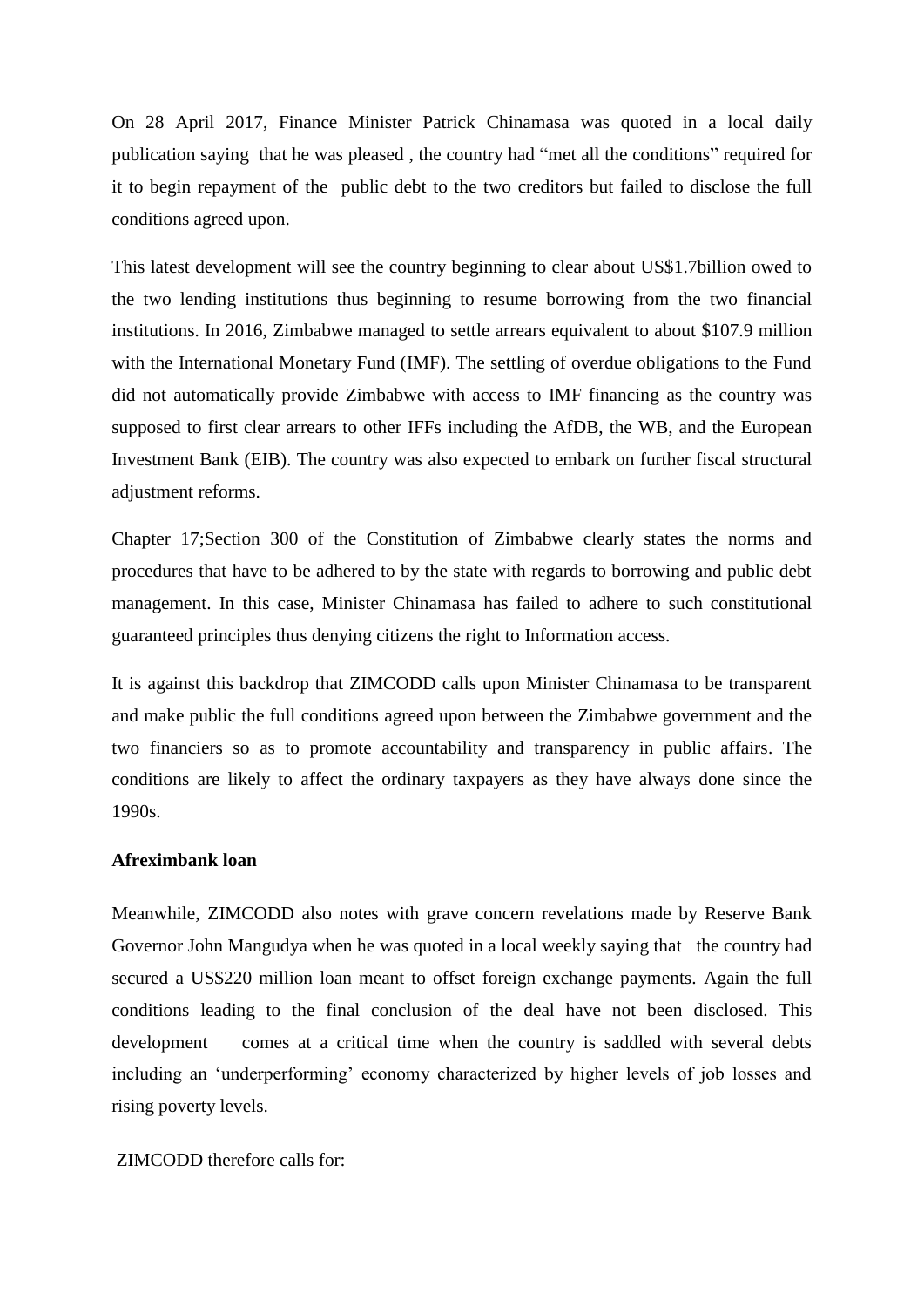- The Government to stop excessive borrowing but rather to focus on domestic resource mobilisation and curtail illicit financial flows, issues that are undermining the country"s development.
- The Government of Zimbabwe should be transparent in all its Public debt management issues according to the constitutional provisions on public debt management. It should publicise the conditions agreed upon the finalisation of the US\$220 million loan with Afreximbank as well as the Debt settlement plan with the WB and the AfDB
- ZIMCODD maintains that there is need for an urgent and a full public debt audit to ascertain the actual amount owed to individual creditors to address the challenges of illegitimate and odious debt.

# **About ZIMCODD**

The Zimbabwe Coalition on Debt and Development (ZIMCODD) is a social and economic justice coalition established in February 2000 to facilitate citizens` involvement in making pro people public policy. ZIMCODD views indebtedness, the unfair global trade regime and lack of democratic people -centred economic governance as root causes of the socio – economic crises in Zimbabwe and the world at large. Drawing from community based livelihood experiences of its membership, ZIMCODD implements programmes aimed at delivering the following objectives;

- To raise the level of economic literacy among ZIMCODD members to include views and participation of grassroots and marginalised communities
- To facilitate research, lobbying and advocacy in order to influence and promote policy change
- To formulate credible and sustainable economic and social policy alternatives
- To develop a national coalition and facilitate the building of a vibrant movement for social and economic justice.

## **Our vision**

Sustainable socio-economic justice in Zimbabwe through a vibrant people based movement.

#### **Mission**